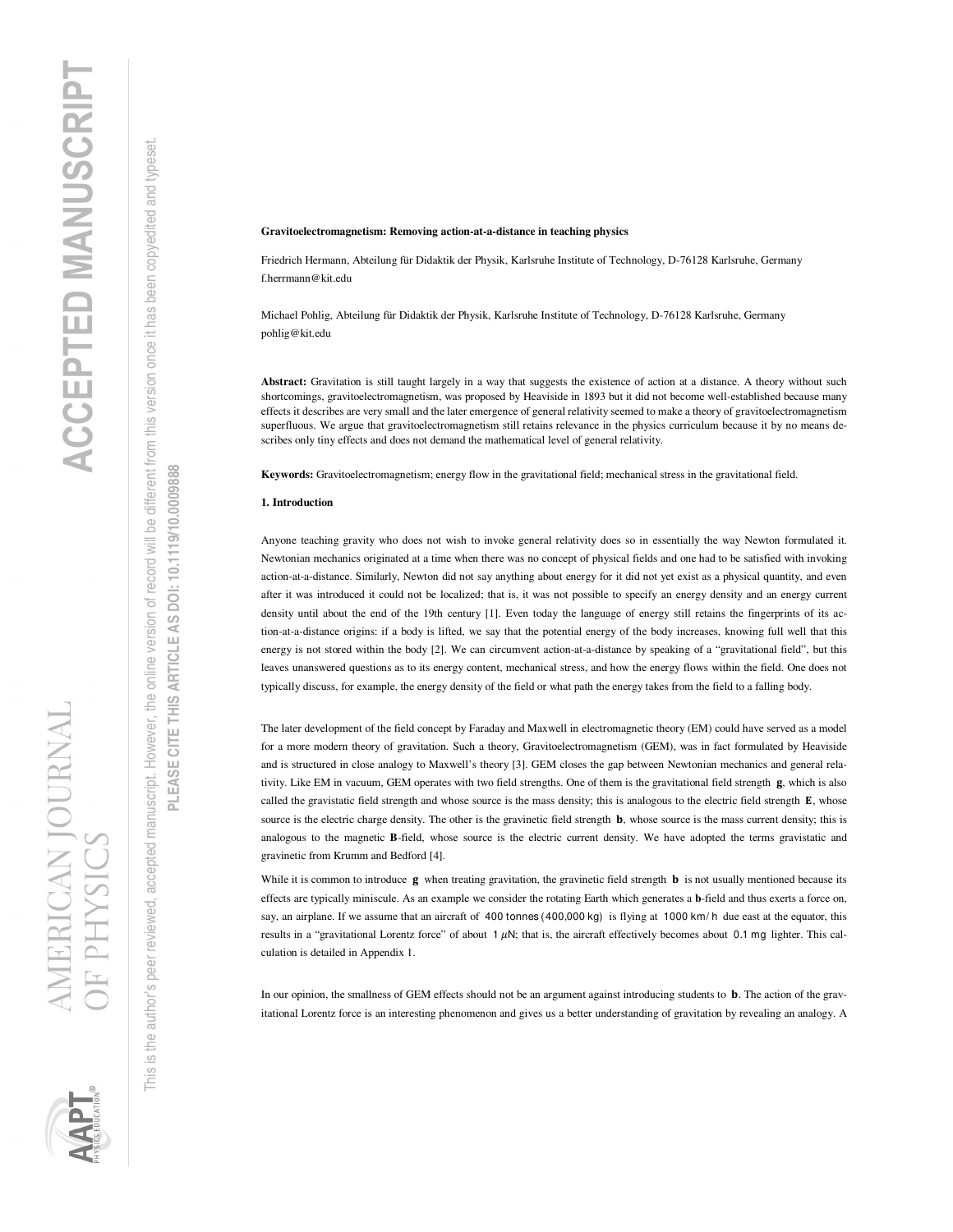**CAN JOURNAL** JE PHYSIC



is the author's peer reviewed, accepted manuscript. However, the online version of record will be different from this version once it has been copyedited and typeset This is the author's peer reviewed, accepted manuscript. However, the online version of record will be different from this version once it has been copyedited and typeset. This

PLEASE CITE THIS ARTICLE AS DOI: 10.1119/10.0009888 **PLEASE CITE THIS ARTICLE AS DOI: 10.1119/10.0009888**

more important reason to introduce  $\bf{b}$  is that it is a factor in the energy current density of the gravitational field, and here its effect is not at all tiny. The reason for this is that while **b** enters quadratically into the forces (i.e., the momentum currents), it enters linearly into the energy current. Thus, we believe that GEM still has merit today and that it deserves a place in the pedagogical curriculum. Several other authors have advocated this as well; see, for example, [4] (p. 362), [5] (p. 889), and [6] (p. 422).

In the following section we compare the equations of GEM with those of EM, and in Section 3 we explore some of the consequences of these differences via examples, focusing on mechanical stresses (momentum current density) and the energy density and energy current density of the gravitational field. Section 4 offers a few concluding remarks.

It is important to point out that three years after the appearance of general relativity, Thirring showed that a gravitoelectromagnetic description of gravitational effects emerges by linear approximation of Einstein's equation and for small velocities [7]. A comprehensive overview of the historical development of this description can be found in Iorio and Corda [8] (pp. 2-5), and is discussed in numerous publications [8 - 11]. While the Heaviside approach is a theory in flat space and therefore cannot describe general relativisitc effects like gravitational waves or the Lense-Thirring effect, the Thirring approximation constructs GEM fields in such a way that such effects can be described locally. One recognizes that these are two different theories by the fact that according to Thirring's theory a factor of 4 occurs in the "Lorentz force" equation which also propagates into the energy current density (Poynting vector). In contrast, this factor does not exist in the Heaviside theory, which we explore.

As this paper was being finalized for publication, we became aware of another paper to be published in this journal which examines energy flows in gravitational fields from a Newtonian perspective where fields respond instantly to the motions of charges and masses, an approach which contrasts with to our formulation [12]. Curiously, *both* approaches are able to explain energy flows. We encourage readers to examine both papers for a full picture of this historically important issue.

# **2. The equations**

Below we compile the most important equations of EM and GEM, beginning with the four Maxwell equations and their GEM analogues. These are followed by expressions for the energy density, the energy current density, the force (momentum current), and the mechanical stress (momentum current density). In the case of EM the force is the Lorentz force and the energy current density is the Poynting vector.

Maxwell's equations (EM, GEM):

 $\nabla \cdot \mathbf{E} =$ 

$$
\frac{1}{\varepsilon_0} \rho_Q \qquad (1) \qquad \qquad \nabla \cdot \mathbf{g} = -\frac{1}{\varepsilon_g} \rho_m \qquad (5)
$$

$$
\nabla \cdot \mathbf{B} = 0 \tag{6}
$$

$$
\nabla \times \mathbf{E} = -\frac{\partial \mathbf{B}}{\partial t} \tag{7}
$$

$$
\nabla \times \mathbf{B} = \mu_0 \mathbf{j}_Q + \frac{1}{c^2} \cdot \frac{\partial \mathbf{E}}{\partial t}
$$
 (4) 
$$
\nabla \times \mathbf{b} = -\mu_g \mathbf{j}_m + \frac{1}{c^2} \cdot \frac{\partial \mathbf{g}}{\partial t}
$$
 (8)

Energy densities (ED, GEM):

$$
\rho_E = \frac{\varepsilon_0}{2} \mathbf{E}^2 \tag{11}
$$

$$
\rho_E = \frac{1}{2\mu_0} \mathbf{B}^2 \tag{12}
$$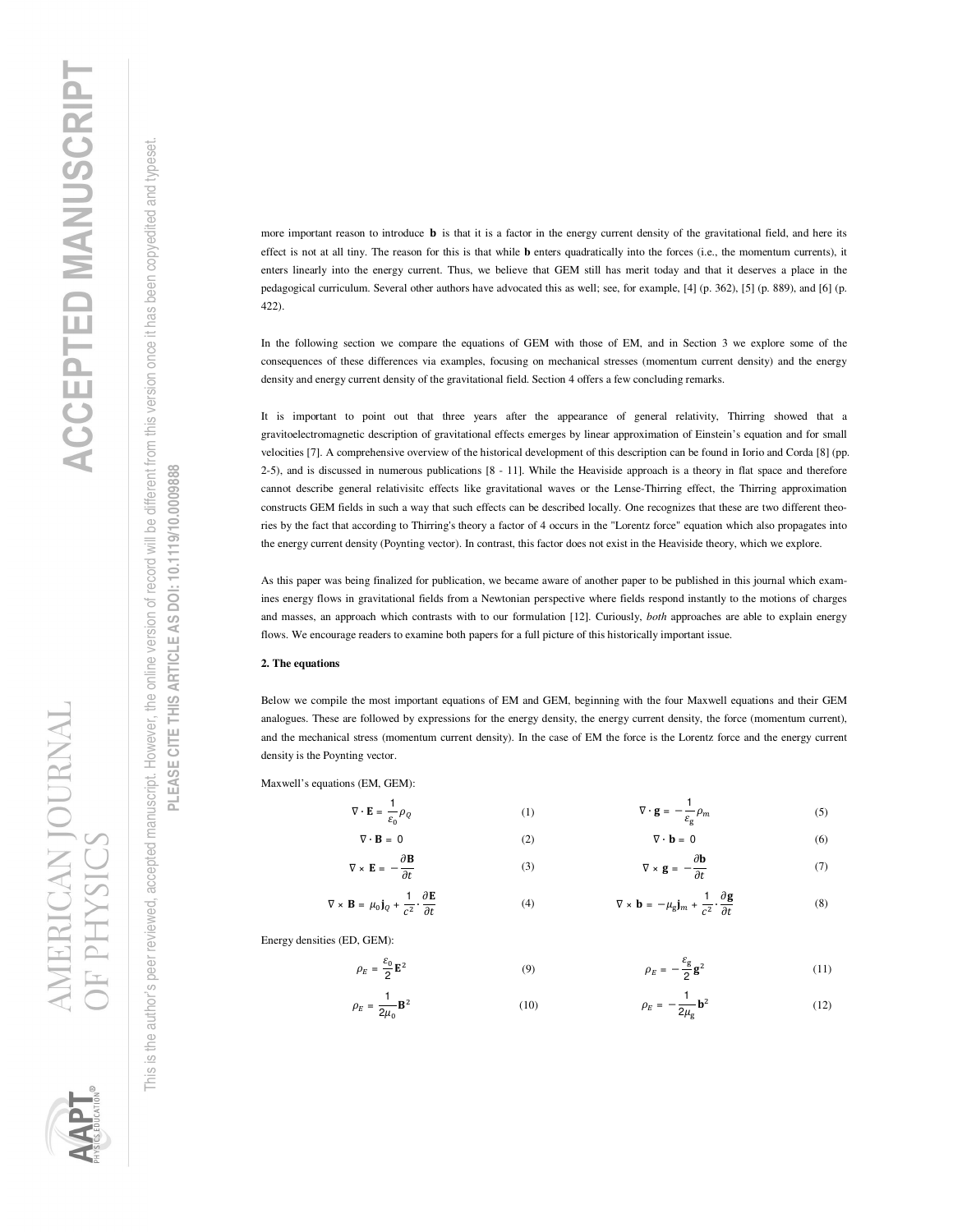is the author's peer reviewed, accepted manuscript. However, the online version of record will be different from this version once it has been copyedited and typeset This is the author's peer reviewed, accepted manuscript. However, the online version of record will be different from this version once it has been copyedited and typeset. This

PLEASE CITE THIS ARTICLE AS DOI: 10.1119/10.0009888 **PLEASE CITE THIS ARTICLE AS DOI: 10.1119/10.0009888**

**CAN JOURNAL** 

Energy current densities (ED, GEM):

$$
\mathbf{S} = \frac{1}{\mu_0} \mathbf{E} \times \mathbf{B}
$$
 (13) 
$$
\mathbf{S} = -\frac{1}{\mu_g} \mathbf{g} \times \mathbf{b}
$$
 (14)

Forces (momentum currents) (ED, GEM):

$$
\mathbf{F} = Q(\mathbf{E} + \mathbf{v} \times \mathbf{B}) \tag{16}
$$
\n
$$
\mathbf{F} = m(\mathbf{g} + \mathbf{v} \times \mathbf{b}) \tag{16}
$$

Mechanical stresses in the direction of the field lines (ED, GEM):

$$
\sigma_{\parallel} = \frac{\varepsilon_0}{2} \mathbf{E}^2 \tag{19}
$$

$$
\sigma_{\parallel} = \frac{1}{2\mu_0} \mathbf{B}^2
$$
 (18) 
$$
\sigma_{\parallel} = -\frac{1}{2\mu_g} \mathbf{b}^2
$$
 (20)

Mechanical stresses perpendicular to the field lines (ED, GEM):

$$
\sigma_{\perp} = -\frac{\varepsilon_0}{2} \mathbf{E}^2 \tag{21}
$$

$$
\sigma_{\perp} = -\frac{1}{2\mu_0} \mathbf{B}^2
$$
 (22) 
$$
\sigma_{\perp} = \frac{1}{2\mu_g} \mathbf{b}^2
$$
 (24)

We have used the abbreviations:

$$
\varepsilon_{\text{g}} = \frac{1}{4\pi G} \quad \text{and} \quad \mu_{\text{g}} = \frac{4\pi G}{c^2}
$$

We have written the mechanical stresses [Eqs.  $(17) - (24)$ ] separately for a purely electric (or gravistatic) field and a purely magnetic (or gravinetic) field in both the direction of the field lines and transversely to them. These expressions follow as special cases from the stress tensor given in Appendix 2.

Merely considering the signs of the various quantities reveals some interesting qualitative differences between EM and GEM. In the following section we examine the consequences of the opposite sign of the mechanical stresses and the energy density and then consider the energy current density distribution in some examples.

### **3. Consequences**

### **3.1 Mechanical stress in the gravitational field – momentum current density**

When treating gravitation we usually emphasize that an essential difference between gravitation and electricity is that while there are "two kinds" of electricity there is only one "kind" of mass, which we take as positive. Positive masses attract each other while like electrical charges repel each other. However, these categories of attraction and repulsion imply action-at-a-distance physics, whereas we want here to formulate the differences between gravitation and electricity via the properties of fields.

Equations  $(17)$  –  $(24)$  tell us that the signs of the stress within gravistatic and gravinetic fields are opposite to those of electromagnetic fields, a fact originally pointed out by Heaviside [3]. In EM fields there is tensile stress in the direction of the field lines and compressive stress orthogonal to the field lines [13]; in gravitational fields there is compressive stress in the direction of the field lines for both the g and **b**-fields and tensile stress transverse to them. Because mechanical stresses are equivalent to momentum current densities, we can say that for analogous arrangements of the sources of the fields, the flow direction of momentum currents in GEM fields is opposite to that in corresponding EM fields [14]. With this in mind, we consider the distribution of mechanical stress for a simple geometry, first in the electric case and then in the gravitational one.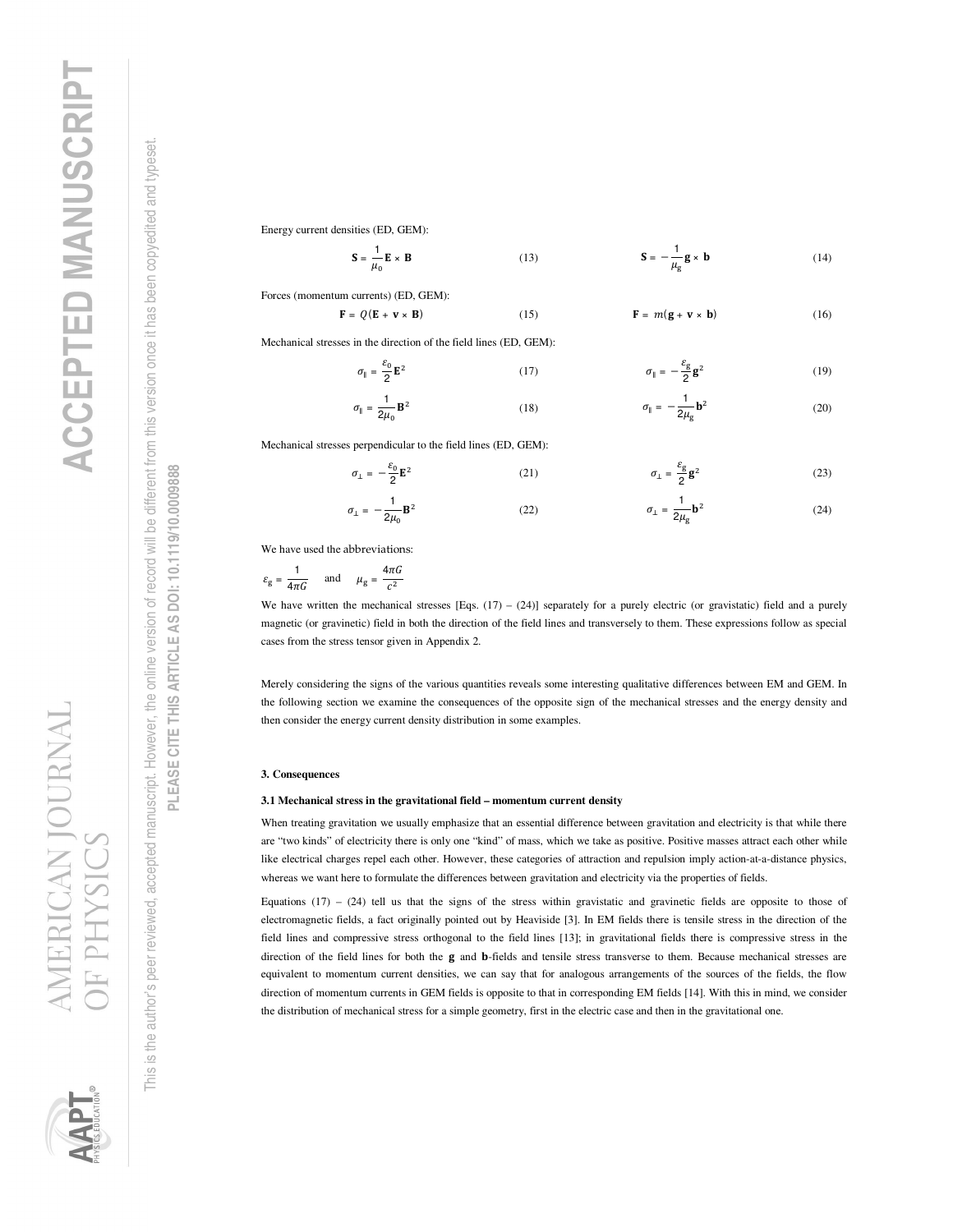N IOURNAI

is the author's peer reviewed, accepted manuscript. However, the online version of record will be different from this version once it has been copyedited and typeset This is the author's peer reviewed, accepted manuscript. However, the online version of record will be different from this version once it has been copyedited and typeset. This

PLEASE CITE THIS ARTICLE AS DOI: 10.1119/10.0009888 **PLEASE CITE THIS ARTICLE AS DOI: 10.1119/10.0009888**

Our system is a hollow sphere bearing a uniformly distributed positive charge as sketched in Figure 1(a). The interior of the sphere is known to be free of field. If the sphere is made of an elastic material, it will inflate when charged. The traditional action-at-a-distance description is that the charges on the surface repel each other. A problem with such a description is that the straight lines connecting the "repulsing" parts of the surface have to run through the field-free interior. A physically better description would be: "The field is under tensile stress in the direction of the field lines. The field lines end on the surface of the sphere and the tension is passed on to the sphere, with the result that the electric field pulls outward on the sphere."



**Fig. 1.** (a) The electric field pulls outward on the sphere. (b) If the sphere is compressed while the charge is held constant, new field is created. For this, energy has to be supplied to the system.

Now for the gravitational analogue. Consider a thin spherical shell of mass  $m_0$  as sketched in Figure 2(a). As in the electric example, its interior is field-free. Since positive masses attract each other, the shell would shrink, but it is prevented from doing so because it is made of solid material. In terms of fields, we should regard the gravitational field as pushing on the shell from the outside.

Similar statements can be made for the **b**-field. Instead of a hollow sphere, consider a hollow cylinder or a tube moving longitudinally. The interior of the tube is field-free. Using the "Lorentz force" equation, we can conclude that the different parts of the tube lying on one circumference "repel" each other. In terms of fields we can express this as: the gravinetic field pulls on the tube. It follows that the field is under tensile stress in the direction orthogonal to the field lines. Just as in the electromagnetic analogue, however, the mechanical stresses in the **b**-field are smaller by a factor of  $v^2/c^2$  than in the **g**-field, where *v* is the velocity associated with the mass flow.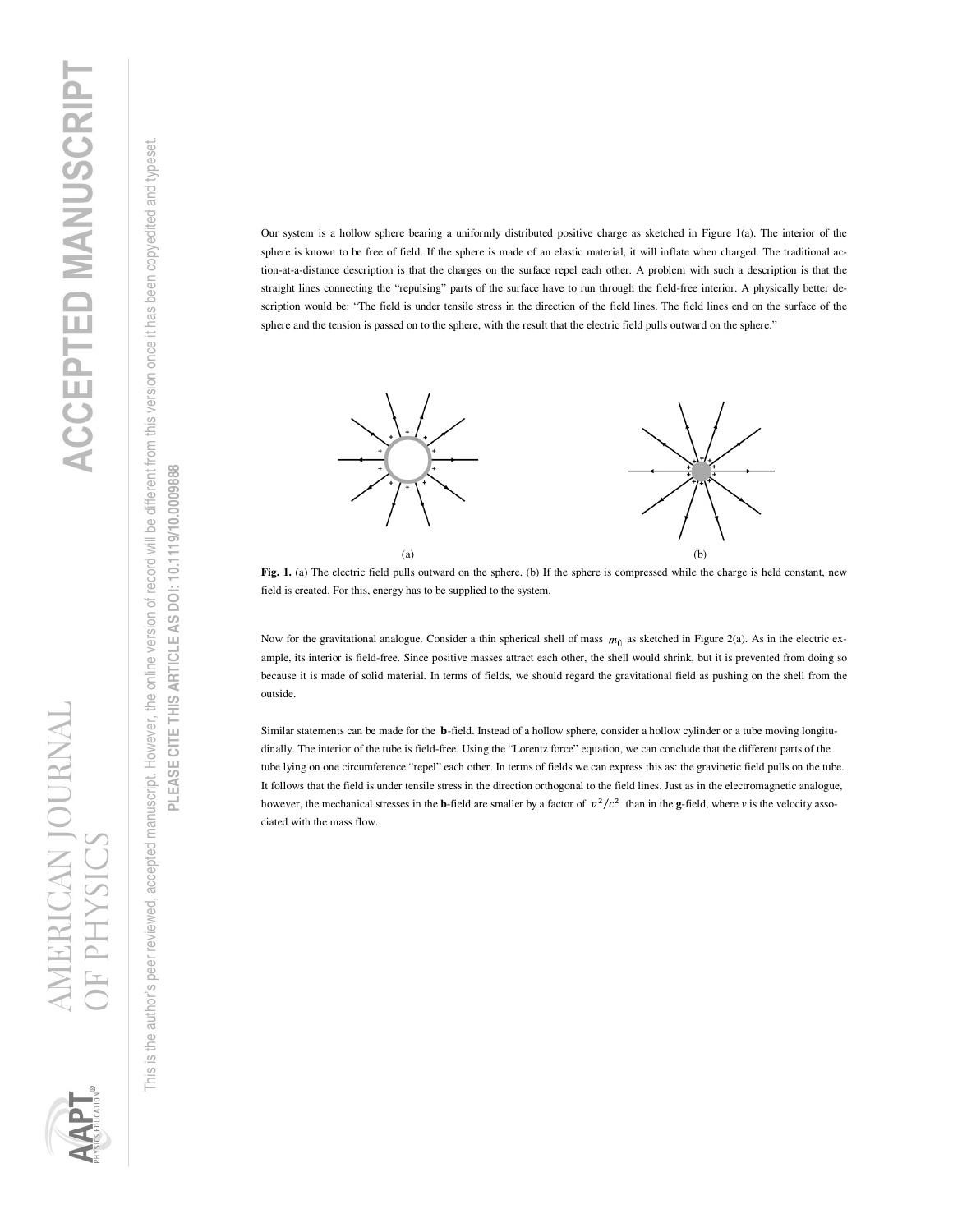



### **3.2 Energy density**

It is easy to see that the energy density in the gravistatic field is negative. Consider first the electromagnetic case, Figure 1(a). If we imagine compressing the sphere while keeping the charge constant [Figure 1(b)], the field at some point outside the original sphere does not change. But as the sphere shrinks, new field is created in space that was previously field-free. We had to supply energy to create this additional field, and this energy is stored in the newly generated field. The energy density in the electric field is given by Eq. (9).

Now apply the same reasoning to the sphere of mass in Figure 2. As the sphere shrinks, there is again a region of space which was field-free but is now occupied by a field. However, we did not have to supply energy to shrink the sphere; rather, we gained energy. If we stick to the idea that we can always specify an energy density, we must conclude that the field has a negative energy density, Eq. (11). These considerations extend to the **b**-field, but again the values involved are very small.

### **3.3 Energy current density**

Whenever a body moves up or down in the gravitational field of the Earth it exchanges energy with the field, so-called potential energy. During such an exchange an energy current flows within the field, and this can be calculated with Eq. (14). While **b** enters quadratically into the mechanical stresses and thus into the forces, it appears to the first power in the formulae for the energy current density, Eq. (14). As a consequence, the **b-**field manifests itself much more clearly in energy currents than in forces (momentum currents).

Figure 3 illustrates a simple example, which was proposed by Krumm and Bedford [4]. A long rod of mass *m* is pulled upwards, perpendicular to the Earth's surface.

This is the author's peer reviewed, accepted manuscript. However, the online version of record will be different from this version once it has been copyedited and typeset.

is the author's peer reviewed, accepted manuscript. However, the online version of record will be different from this version once it has been copyedited and typeset

**PLEASE CITE THIS ARTICLE AS DOI: 10.1119/10.0009888**

PLEASE CITE THIS ARTICLE AS DOI: 10.1119/10.0009888



This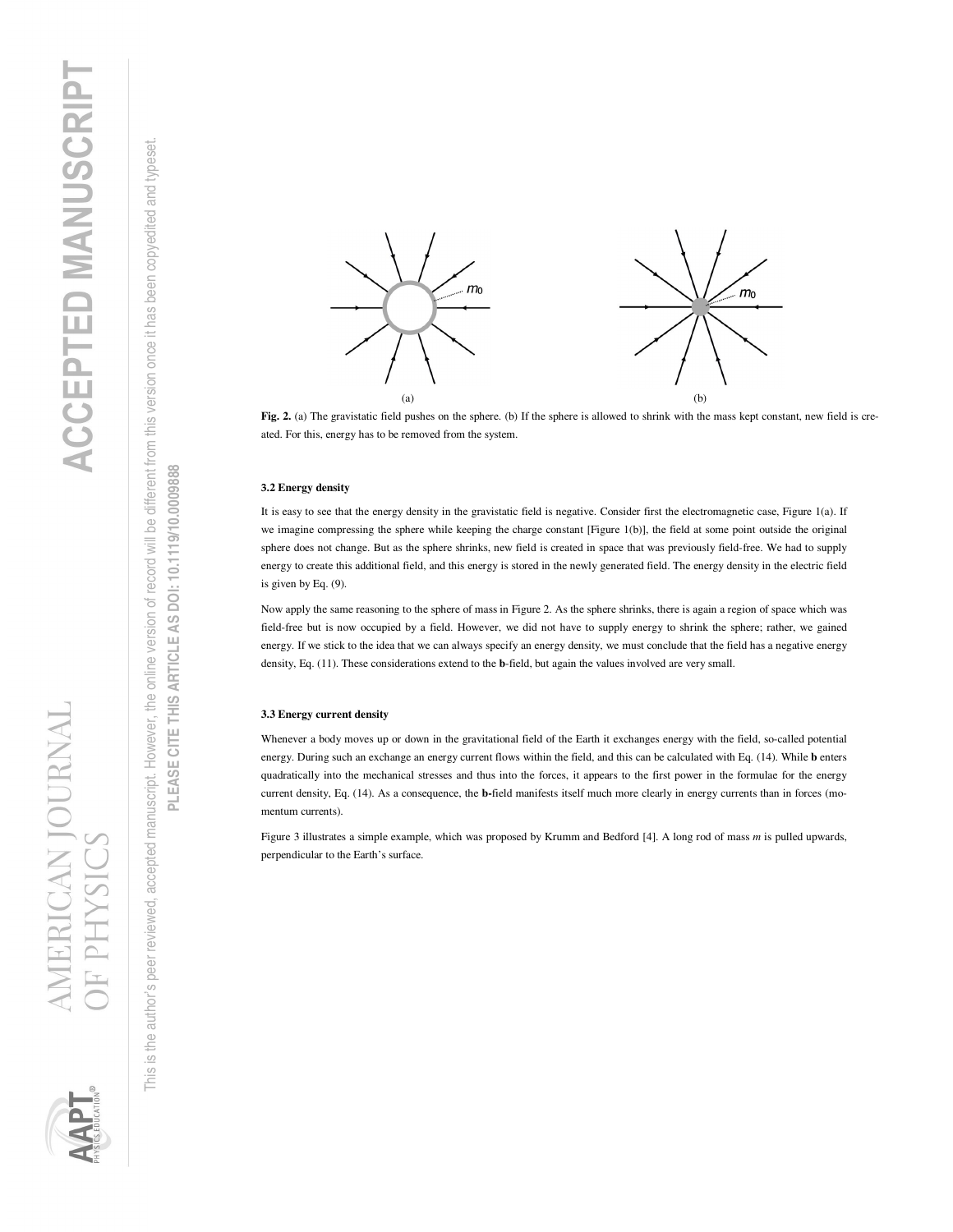

**Fig. 3.** (a) A rod is pulled from the top. In the process, energy flows within the rod from top to bottom. (b) This energy gradually leaves the rod sideways.

Energy is supplied ,which enters the rod from above. The energy flow (power) at the top of the rod is calculated according to the classical formula

$$
P = \mathbf{v} \cdot \mathbf{F} \tag{25}
$$

Here **v** is the velocity of the rod and **F** is the gravitational force whose magnitude is

$$
F = mg \tag{26}
$$

As the force within the rod decreases from top to bottom, the energy flow also decreases. We ask for the decrease Δ*P* of the energy flow in a small height interval Δ*h*, see Figure 3a. Δ*P* is that part of the energy flow which is transferred from the matter of the rod to the gravitational field within this interval. We first write the force as a function of the height *h*:

$$
F = m(h)g = \rho_m A h g, \qquad (27)
$$

where  $\rho_m$  is the mass density of the rod. Thus, the energy flow through a sectional plane at the height *h* is:

 $P = vF = v\rho_m Ahg.$  (28)

Since the mass flow is

$$
I_m = \nu \rho_m A \tag{29}
$$

the energy flow can be written as

$$
P = Im\,gh.\tag{30}
$$

We are interested in the decrease Δ*P* of the energy flow in the height interval Δ*h*:

$$
\Delta P = I_m g \Delta h \tag{31}
$$

This energy flow exits the rod into the gravitational field.

We now ask what our GEM equations predict for this energy flow. We calculate the energy flow Δ*P'* in the gravitational field exiting the rod through the cylindrical shell of height Δ*h:* 

$$
\Delta P' = 2\pi r \Delta h S \tag{32}
$$

To determine the energy current density *S* we need the gravistatic and the gravinetic field. The **g**-field of the rod is so weak compared to that of the Earth that we need not consider it. The **b**-field is easily obtained from Eq. (8). Its magnitude is

$$
b(r) = \mu_{\rm g} \frac{I_m}{2\pi r} \,. \tag{33}
$$

Since **g** and **b** are perpendicular to each other, we get the magnitude of **S** from Eq. (14) as

This is the author's peer reviewed, accepted manuscript. However, the online version of record will be different from this version once it has been copyedited and typeset.

is the author's peer reviewed, accepted manuscript. However, the online version of record will be different from this version once it has been copyedited and typeset

**PLEASE CITE THIS ARTICLE AS DOI: 10.1119/10.0009888**

PLEASE CITE THIS ARTICLE AS DOI: 10.1119/10.0009888



This

N IOURNAI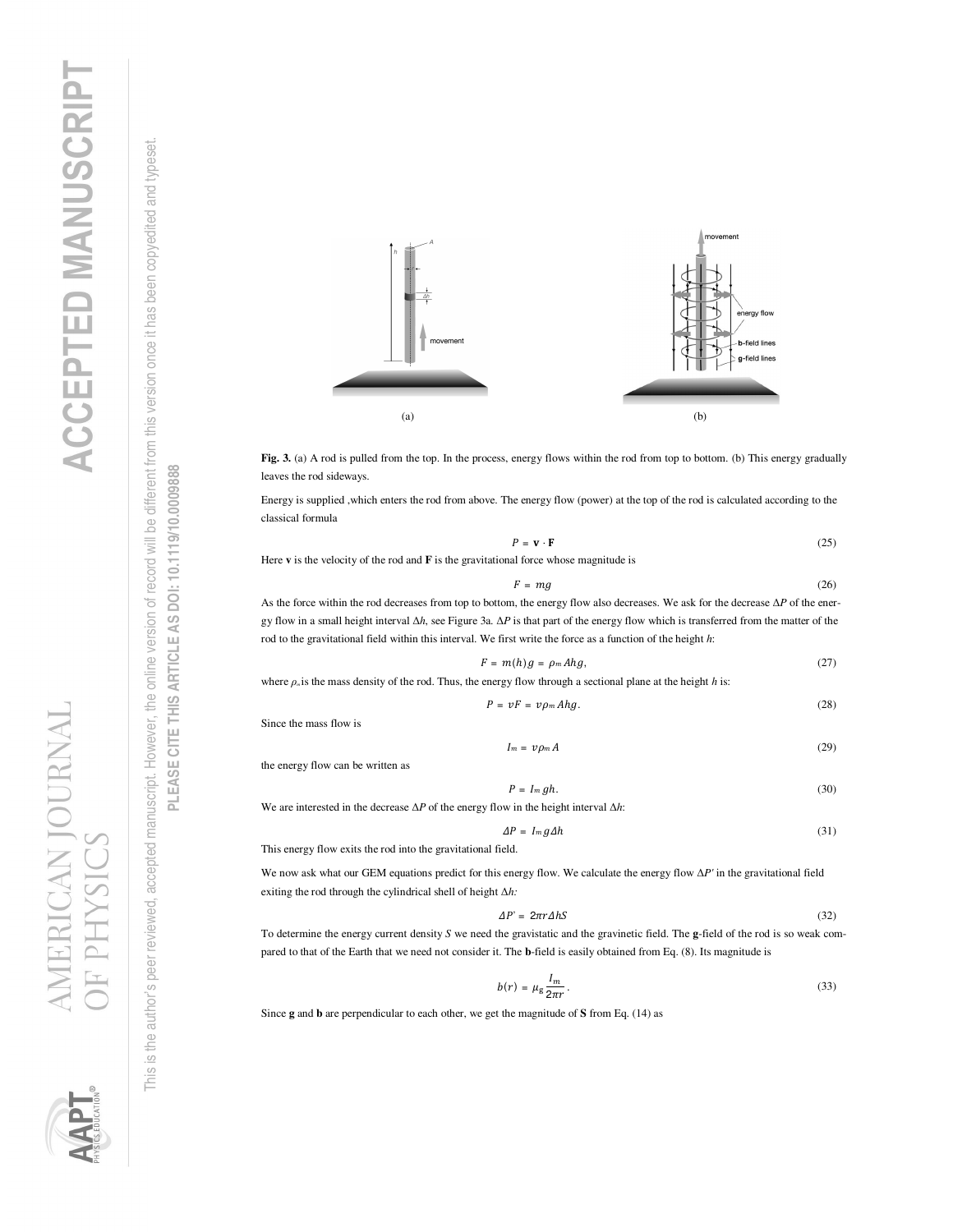is the author's peer reviewed, accepted manuscript. However, the online version of record will be different from this version once it has been copyedited and typeset. This is the author's peer reviewed, accepted manuscript. However, the online version of record will be different from this version once it has been copyedited and typeset. This i





 $2\pi r$ .

Inserting *S* into Eq. (32) we get

$$
\Delta P' = I_m g \Delta h \,. \tag{36}
$$

which agrees with Eq. (31)

Thus, Heaviside's theory consistently describes our local energy balance: The energy flowing away from the rod via the field is equal to that flowing into the rod from above.

This result also shows that there cannot be a factor 4 in the equation for the energy flow, as is the case in the Thirring-type representations of GEM. Apparently, the Heaviside and Thirring theories correspond to two different mappings of EM onto gravitation.

Up to this point we have calculated only the energy current density near the surface of the rod. The question of the total current density distribution is more difficult because it has sinks in the field and the current density distribution extends out into areas far from the rod. To circumvent this problem we consider a different example, that of a heavy rope running over two pulleys. This is sketched in Figure 4. The rope can equivalently be imagined as water flowing in a pipe.



**Fig. 4.** In the left part of the rope, the energy flows within the rope upward, in the right part downward. In the process, its current strength increases upwards in the left part and decreases downwards in the right part. The circuit is closed by the gravitational field in which the energy flows from the right to the left part of the rope.



**ANTOURNAL**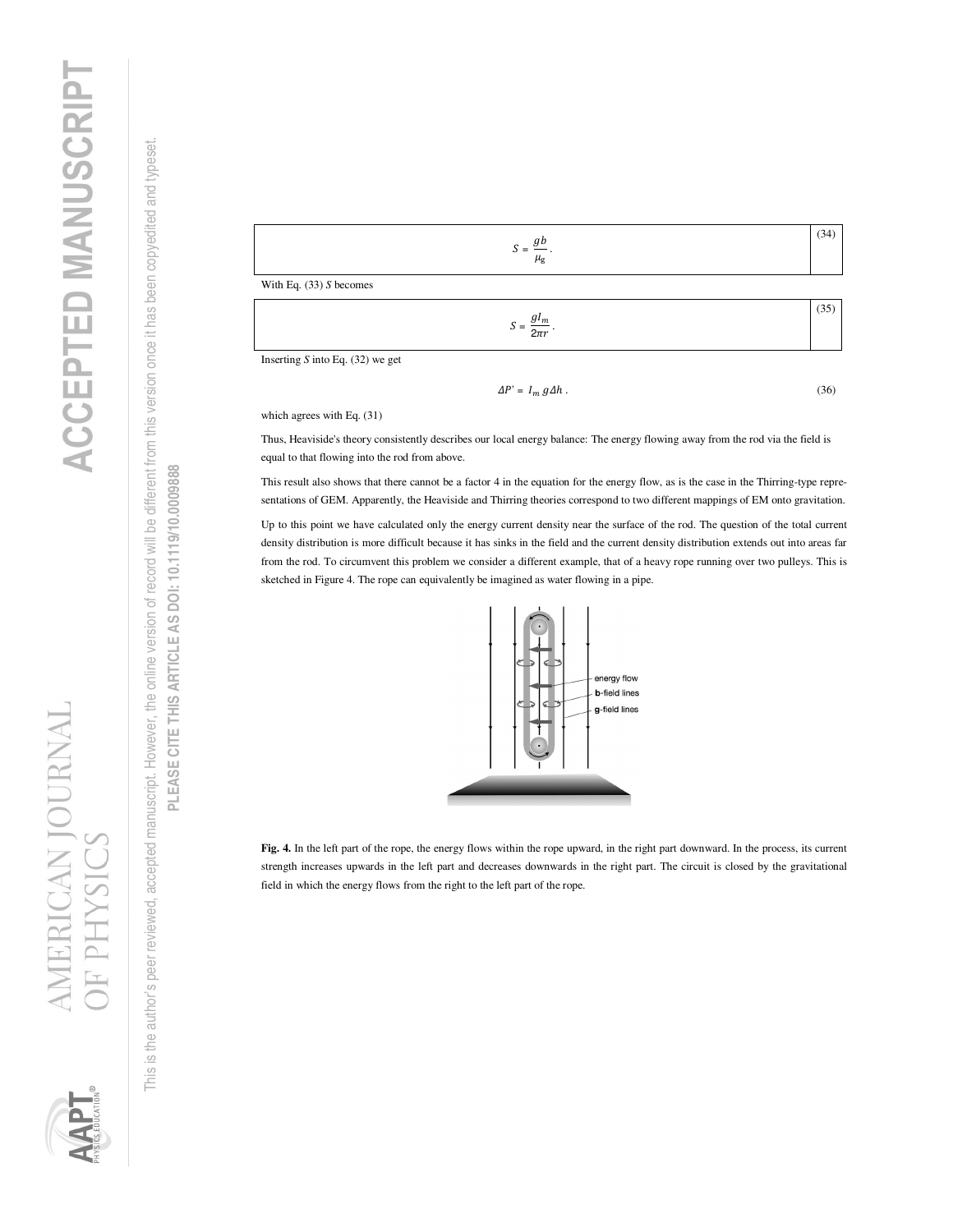This is the author's peer reviewed, accepted manuscript. However, the online version of record will be different from this version once it has been copyedited and typeset. is the author's peer reviewed, accepted manuscript. However, the online version of record will be different from this version once it has been copyedited and typeset This



**Fig. 5.** Energy flow corresponding to Figure 4, schematically To determine the path of the energy within the gravitational field we need the  $g$  and  $b$ -fields. We again neglect the contribution due to the rope; the g-field is simply that of the Earth. The **b**-field is an old acquaintance, having the same form as that of two parallel wires carrying oppositely-directed currents; see Figure 6. The vector multiplication  $g \times b$  is straightforward, and the streamlines of the energy flow are orthogonal to the **b**-field lines. Energy transport is largely localized to the vicinity of the two

movement

energy flow

**Fig. 6.** Horizontal section through the arrangement of Figure 4. The **g**-field lines point into the plane of the drawing. From the

energy flow lines .<br>ield lines

In setting up this arrangement, note that two conditions have been met: (1) The energy flux distribution has no sources or sinks within the gravitational field, and (2) each energy streamline runs in a plane, so the distribution can be represented in a cross-sectional plane. Both conditions are automatically satisfied for any closed mass flow such as an arbitrarily shaped water

In order to avoid action–at-a-distance without using general relativity, one can describe classical gravity with fields. To do so it is necessary to introduce the gravinetic field **b** in addition to the usual **g**-field. This results in a theory, gravitoelectromagnetism, which is analogous to Maxwell's electromagnetic theory. A striking and consequential difference between EM and gravitoelectromagnetism involves some reversed signs. The energy densities of both the **g** and **b**-fields are negative, and the mechanical stresses in the GEM field are reversed with respect to those in the EM field: compression becomes tension and vice-versa. Using energy density and energy flux density, the local energy balance for the gravitational field can be formulated in the context of gravitoelectromagnetism. In particular, the concept of potential energy can be replaced with a modern concept of energy stored

sections of the rope and is a large effect, well known from daily life.

right to the left section of the rope, the energy flows through the gravitational field.

circuit or a rotating vertical wheel.

**4. Conclusion** 

in fields.







**TAN JOURNAL**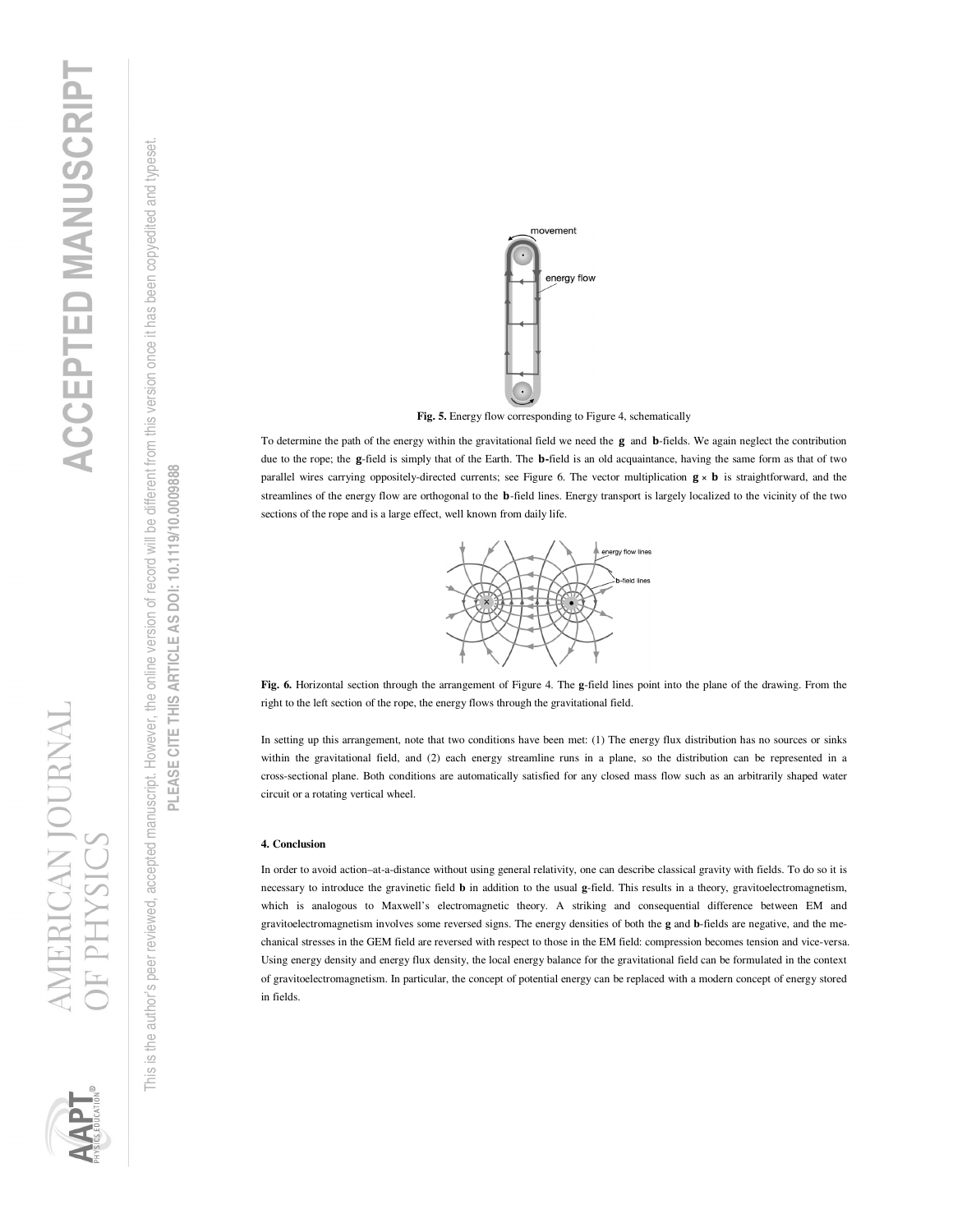

# PLEASE CITE THIS ARTICLE AS DOI: 10.1119/10.0009888 **PLEASE CITE THIS ARTICLE AS DOI: 10.1119/10.0009888**

**Appendix 1:** Gravitational Lorentz force on an airplane

Electromagnetic forces are much stronger than gravitational forces; for example, the electrical repulsion between two protons is some  $10^{37}$  times stronger than their gravitational attraction. Easily observable gravitational forces result only for bodies with very large mass, such as the Earth. In addition, gravinetic forces are typically smaller than gravistatic forces by a factor  $v_1 \cdot v_2/c^2$ , where  $v_1$  and  $v_2$  are the velocities of the interacting bodies.

To get an idea of the magnitude of gravinetic forces, consider an airplane of 400 tonnes (400,000 kg) flying eastward above the equator. The surface of the earth is also moving in the eastward direction. So we have what can be compared to two electric currents flowing parallel to each other in the same direction. The corresponding conductors or charge carriers are known to attract each other.

To solve the plane problem, we would have to calculate the gravinetic field of a rotating sphere but that is mathematically quite complicated. However, since we are only interested in the order of magnitude of the effect, we map this problem onto the geometry of a charge moving parallel to the axis of a current-carrying wire. We replace the rotating Earth with a massive cylinder 1000 km in diameter moving along its symmetry axis. To calculate the mass flow, we also need the density of the cylinder, which we take to be  $\ln 4 \times 10^3$  kg/m<sup>3</sup>. As the speed we choose the speed of the surface of the Earth, i.e. about 1700 km/h. The airplane flies at speed 1000 km/h relative to the Earth, so as "seen from outside", i.e. in an inertial frame in which the center of the Earth is at rest, the velocity of the plane is 2700 km/h = 750 m/s. We assume a flight altitude of 10 km.

We obtain a mass current  $I_m$  of the passing cylinder of about 1.5 x 10<sup>18</sup> kg/s. Setting  $r = 5.1 \times 10^5$  m and  $\mu_g = 4\pi G/c^2$  in Eq. (33) gives a **b**-field strength of  $\sim 4.3 \times 10^{-15}$  s<sup>-1</sup>. With  $v = 750$  m/s, the magnitude of the corresponding force from Eq. (16) is then  $F =$  $mvb \sim 1.3 \times 10^{-6}$  Newtons. The direction of the force is away from the cylinder, effectively lightening the plane by about 0.1 mg.

# **Appendix 2:** The Maxwell stress tensor and its GEM analogue

The expressions given in the text for the compressive and tensile stresses in the electromagnetic field can be summarized in a single tensor equation, the well-known Maxwell stress tensor:

$$
T_{ij} = \varepsilon_0 E_i E_j + \frac{1}{\mu_0} B_i B_j - \left(\frac{\varepsilon_0}{2} \mathbf{E}^2 + \frac{1}{2\mu_0} \mathbf{B}^2\right) \delta_{ij.}
$$
 (A1)

The analog gravitoelectromagnetic tensor is:

$$
T_{ij} = -\varepsilon_{\rm g} g_i g_j - \frac{1}{\mu_{\rm g}} b_i b_j + \left(\frac{\varepsilon_{\rm g}}{2} \mathbf{g}^2 + \frac{1}{2\mu_{\rm g}} \mathbf{b}^2\right) \delta_{ij} \tag{A2}
$$

Comparison of equations (A1) and (A2) shows that compressive and tensile stresses are swapped. From equation (A2) one can directly read our equations (19) and (20) as well as (23) and (24), and, just as in the electromagnetic case, derive the Lorentz force equation.

## **References**

[1] Mie, G. Entwurf einer allgemeinen Theorie der Energieübertragung, *Sitzungsberichte der Mathematisch-Naturwissenschaftlichen Classe der kaiserlichen Akademie der Wissenschaften* **1898**, CVII. Band Abteilung II.a. 1180-1181.

 "One single form of energy is left, which could possibly be called potential energy in the usual sense of mechanics: the energy of gravitation. The magnitude of this form of energy does not… depend on the physical state of